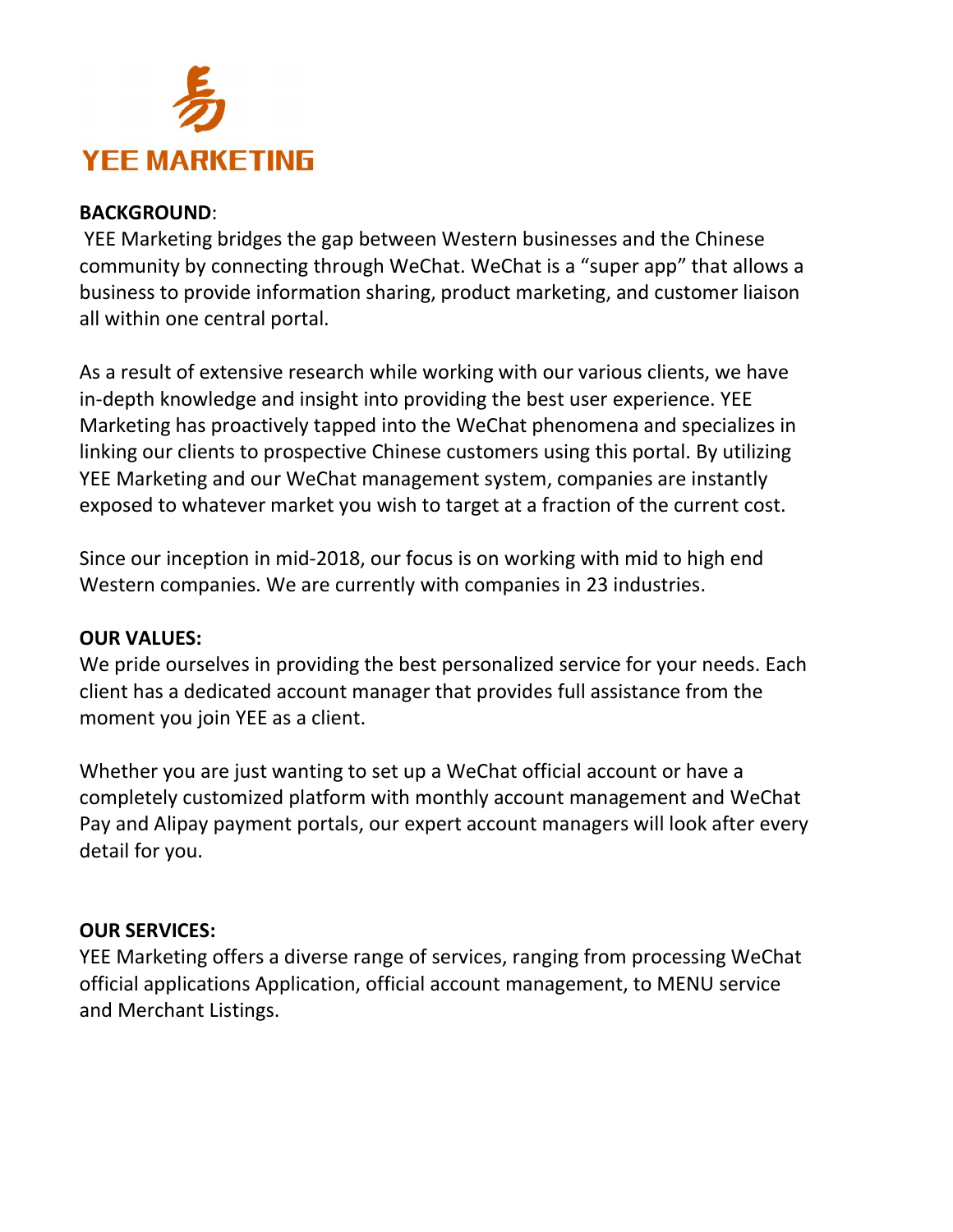

Our current team of marketing and management staff have years of experience in working with local based companies to establish a presence on the WeChat platform to marketing their products and services to the Chinese community.

Our services include:

1. Set-up WeChat official accounts for businesses:

A WeChat official account is the official representation of your organization to the Chinese community with the closest equivalent being a Facebook Page but with much more capabilities. It enables users to follow you, receive notifications from your brand while at the same time allows businesses to provide information sharing, product marketing, and customer liaison all within one central portal.

With the prevalence of official accounts, a proper verified account gives your Chinese audience the confidence to the authenticity of the information and content that you provide.

# 2. WeChat official account management

Our professional account management team helps keep your official account up to date with current articles, homepage button links, and autoreply contents. Whether you're using one of our service plans or has a customized management package, our team will provide the utmost care and attention to your account's details and needs.

Some of our official account management services include:

- Article posting
- AI programming for auto-reply coding
- Customized marketing services
- Mini-app and program development

# 3. Wechat Campaigns

WeChat, with over one billion active users, is an ideal platform to promote and market your business to the Chinese market. All users stay on the app whether they are texting their friends, searching for a service, or finding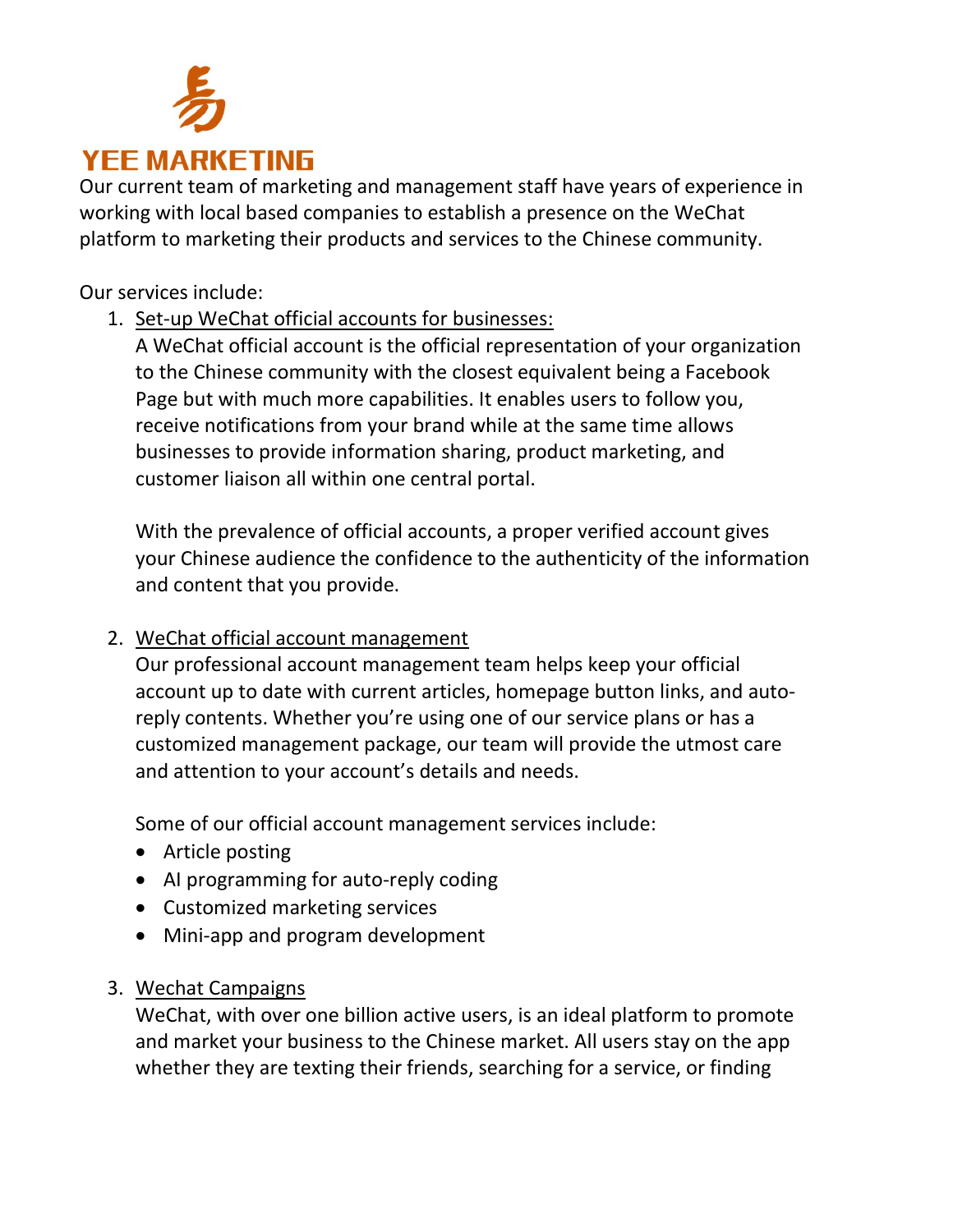

information about a company; thereby, making this an extremely powerful social media portal.

Our experienced team provides strategies, coordinate events, and customizes WeChat marketing campaigns so that you can maximize your reach to the Chinese market via WeChat.

# 4. MENU service for restaurants

YEE MENU service for restaurants takes advantage of the hugely popular, all-reaching WeChat platform to bring Chinese clients to your establishment and give them an enhanced experience that will bring them back to you again and again!

Similar to restaurants using OpenTable to make reservations, YEE MENU provides direct access to your menus for your potential Chinese clients via WeChat. This allows them to read your menus in both English and Chinese, match wine with their meal selection, and pay for their meal directly via the comfort of their own smartphones!

Key Features:

- Have ALL your menus (except wine/drinks menu) fully translated into Chinese and uploaded to WeChat via YEE WeChat official account
- Unlimited complimentary menu updates during the service term
- Complimentary set-up for WeChat Pay/Alipay as payment options (optional)
- Fast turn-around time: Translated and uploaded within 14 business days

# 5. YEE CARDS with direct access via QR codes

The Modern-Day Business Card - An efficient and cost-effective way to promote your business to the Chinese market via WeChat, a super app with one billion active users!

With your YEE CARD, you can Highlight Your Bio, Showcase Your Products/Services, and Extend Your Reach To Chinese Audience by: